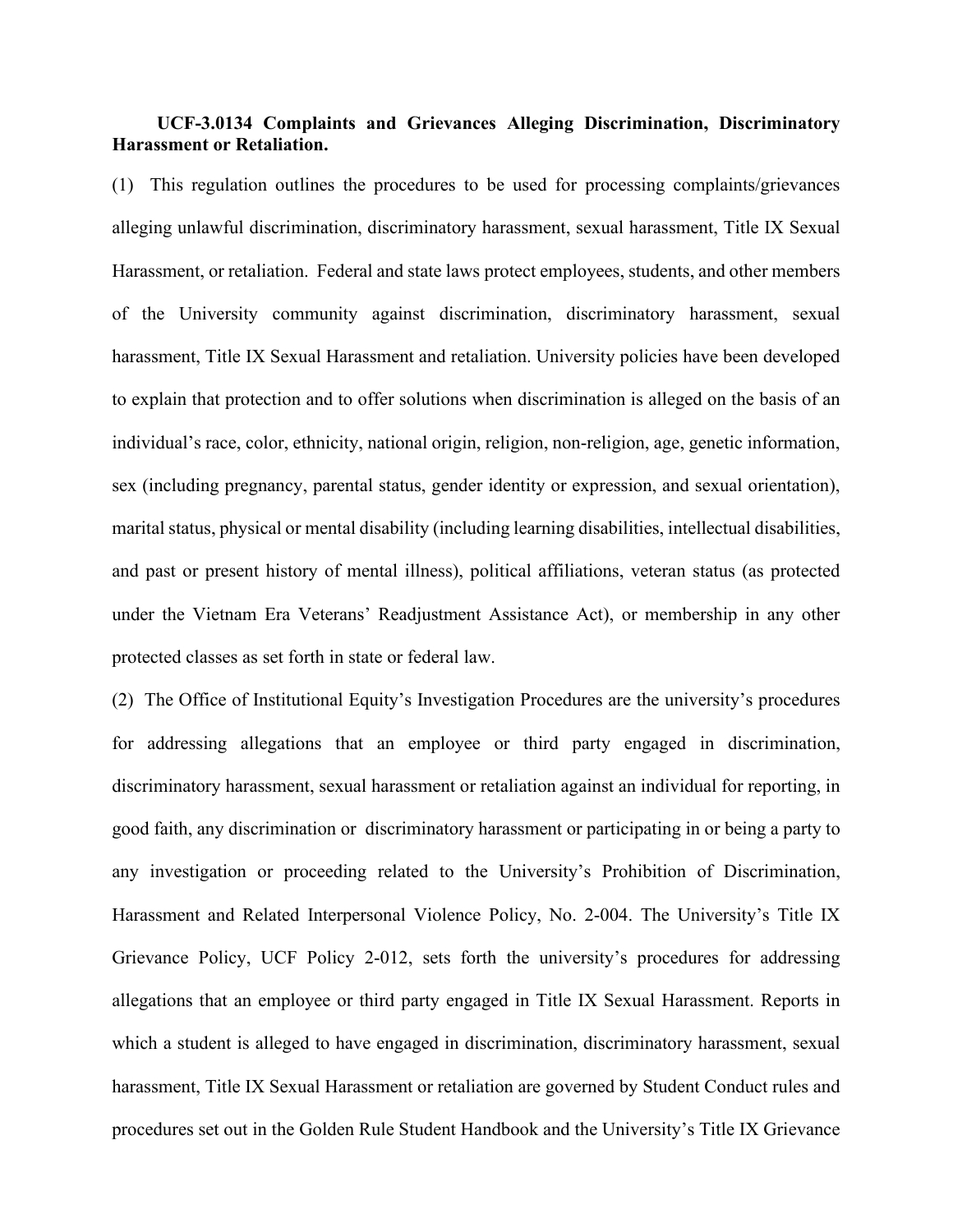Policy, UCF Policy 2-012. These procedures respond to the University's obligations under various laws to provide equal opportunity in employment and educational programs, and to provide access. A list of statutory and regulatory authorities is maintained on the Office of Institutional Equity's homepage.

(3) Processing Complaints/Grievances Alleging Discrimination.

- (a) When an allegation of unlawful discrimination, discriminatory harassment, sexual harassment, Title IX Sexual Harassment or retaliation is involved, the individual may elect to submit a written complaint/grievance under this procedure. Unless specifically prohibited by the terms of an applicable collective bargaining agreement, the complainant/grievant may submit a complaint/grievance directly to the university's Office of Institutional Equity. A representative of that office will communicate with those involved in the complaint/grievance.
- (b) An employee complaint/grievance submitted through other grievance procedures, but which alleges discrimination, discriminatory harassment, sexual harassment, Title IX Sexual Harassment, or retaliation will be submitted to the Office of Institutional Equity.
- (c) Where a complaint/grievance is submitted to the Office of Institutional Equity alleging discrimination, discriminatory harassment, or sexual harassment, the complainant will be notified in writing of the findings of the investigation. Where a complaint/grievance is submitted to the Office of Institutional Equity alleging Title IX Sexual Harassment, the grievance will be handled through the procedures described in the University's Title IX Grievance Policy, UCF Policy 2-012. Findings from this procedure may be considered in an employee grievance initiated